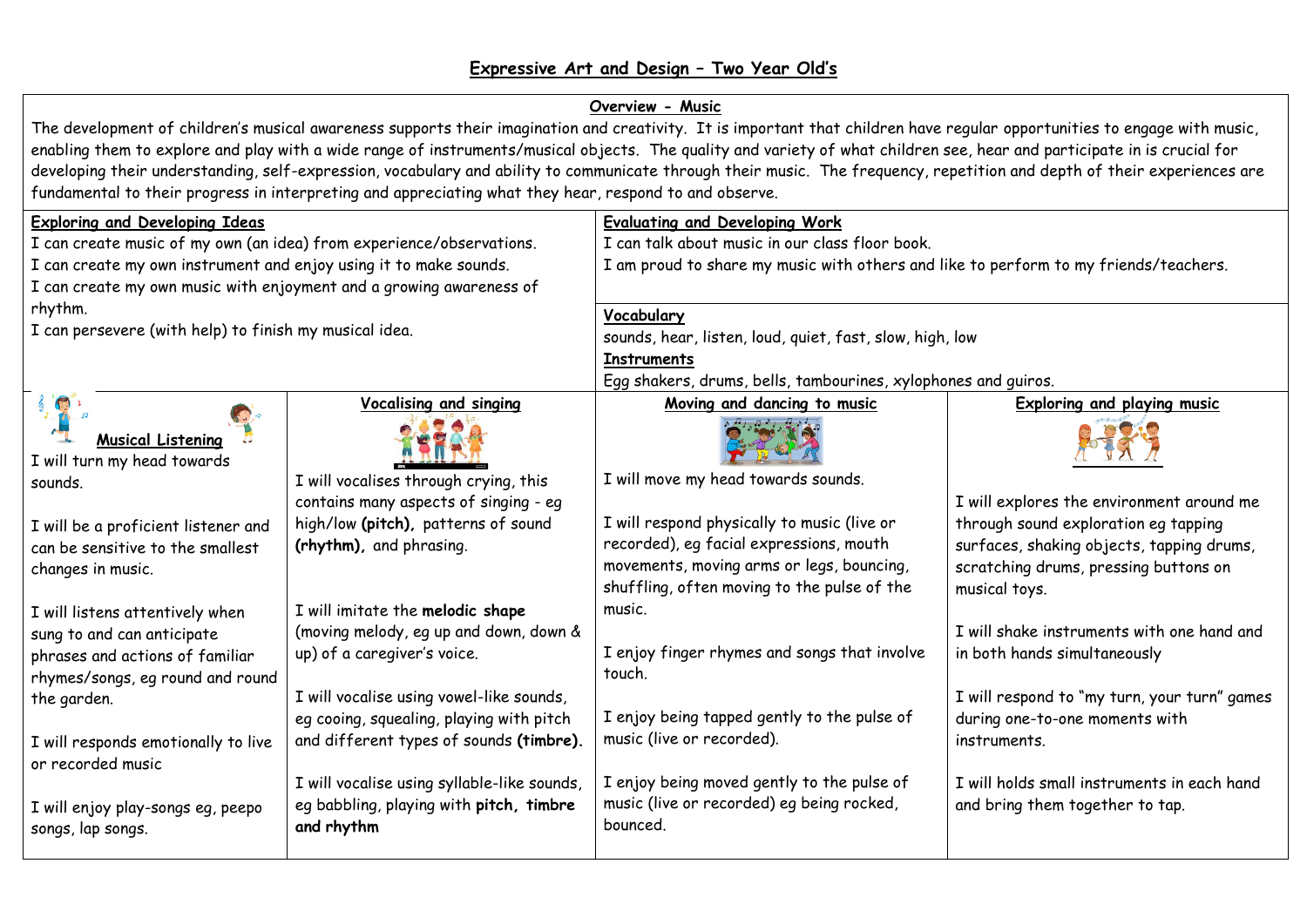| I will associate music with         | I will vocalise whilst listening to        | I make gestures to indicate what songs and    | I will hold a beater in each hand and taps    |
|-------------------------------------|--------------------------------------------|-----------------------------------------------|-----------------------------------------------|
| routines                            | familiar music, eg join in with the music  | music I would like to hear, eg opens and      | them eq taps the beaters on drums, chime      |
| I will express musical              | I am listening to.                         | closes hands to communicate a desire to hear  | bars.                                         |
| preferences; including songs,       |                                            | "Twinkle, Twinkle"'.                          |                                               |
| instruments and recorded music.     | I will make utterances and vocalise        |                                               | I will plays instruments rhythmically and     |
|                                     | snippets of songs.                         | I will clap my hands.                         | repetitively.                                 |
| I will associates music with        |                                            |                                               |                                               |
| multimedia (eg TV programmes,       | I will vocalise whilst moving, including   | I will join in physically with action songs.  | I will play with both hands simultaneously    |
| apps, adverts, toys).               | long non-syllabic sounds eg "aaaaah" and   |                                               | and alternately whilst using beaters.         |
|                                     | syllable sounds eg "da, da".               | I will move whilst singing.                   |                                               |
| I will control my listening choices |                                            |                                               | I will use instruments in a range of ways, eg |
| eg selects songs from electronic    | I will vocalise whilst playing with        | I will move whilst listening to music and can | tapping, rubbing, sweeping, uses either ends  |
| resources, chooses instruments.     | instruments, including long non-syllabic   | often feel and move to the pulse.             | of beaters, strikes instruments both          |
|                                     | sounds and syllable sounds.                |                                               | vertically and horizontally.                  |
| I will indicates which recorded     |                                            | I moves toys/objects/materials with the       |                                               |
| music I want to listen to.          | I will creates sound effects of animals,   | sound effects they create to accompany the    | I will creates my own patterns in music       |
|                                     | eg "baa baa", roaring.                     | movement, eg moves a car and creates the      | making.                                       |
| I will respond to changes in music  |                                            | sound effects such as "brrrrm" to accompany   |                                               |
| such as loud/quiet, (dynamics)      | I will anticipate & sings certain words in | the movement, paints whilst moving to music,  | I will experiment with ways of playing        |
| fast/slow (tempo), high/low         | songs.                                     | play with foam whilst moving with music.      | instruments.                                  |
| (pitch).                            |                                            |                                               | eg volume (dynamics), speed (tempo),          |
|                                     | I will joins in with action songs by       | I will physically interprets different genres | character of sounds such as tapping a         |
| I will gesture to indicate what     | singing                                    | of music and move and express                 | tambourine/shaking a tambourine (timbre).     |
| songs and music he or she would     | some words and creating some or all        | myself differently to different genres.       |                                               |
| like to hear, eg points to the art  | actions.                                   |                                               | I will show control in holding and playing    |
| work of an album or circles his or  |                                            | I enjoy dancing to music.                     | instruments, eg use a guiro by holding the    |
| her hands around one another to     | I will vocalises whilst moving, sings      |                                               | guiro in one hand and scraping it using the   |
| gesture for "Roly Poly" to be sung. | phrases of songs whilst moving.            | I will move whilst playing instruments.       | other hand with a beater.                     |
|                                     |                                            |                                               |                                               |
| I will express my musical           | Vocalises and sings whilst playing with    | I will move in response to rhythms heard or   |                                               |
| preferences and often have firm     | instruments.                               | played on instruments eg a drum. This could   |                                               |
| favourites (live & recorded).       |                                            | be small movements eg moving fingers in       |                                               |
|                                     | I will create sound effects for toys in    | response to sounds or large movements such    |                                               |
| I will anticipates changes in       | my pretend play, eg creates the sounds     | as jumping.                                   |                                               |
| familiar music eg recognises and    | of a train, car, animals.                  |                                               |                                               |
| remembers when music is going to    |                                            |                                               |                                               |
| get louder, quieter or stop.        |                                            |                                               |                                               |
|                                     |                                            |                                               |                                               |